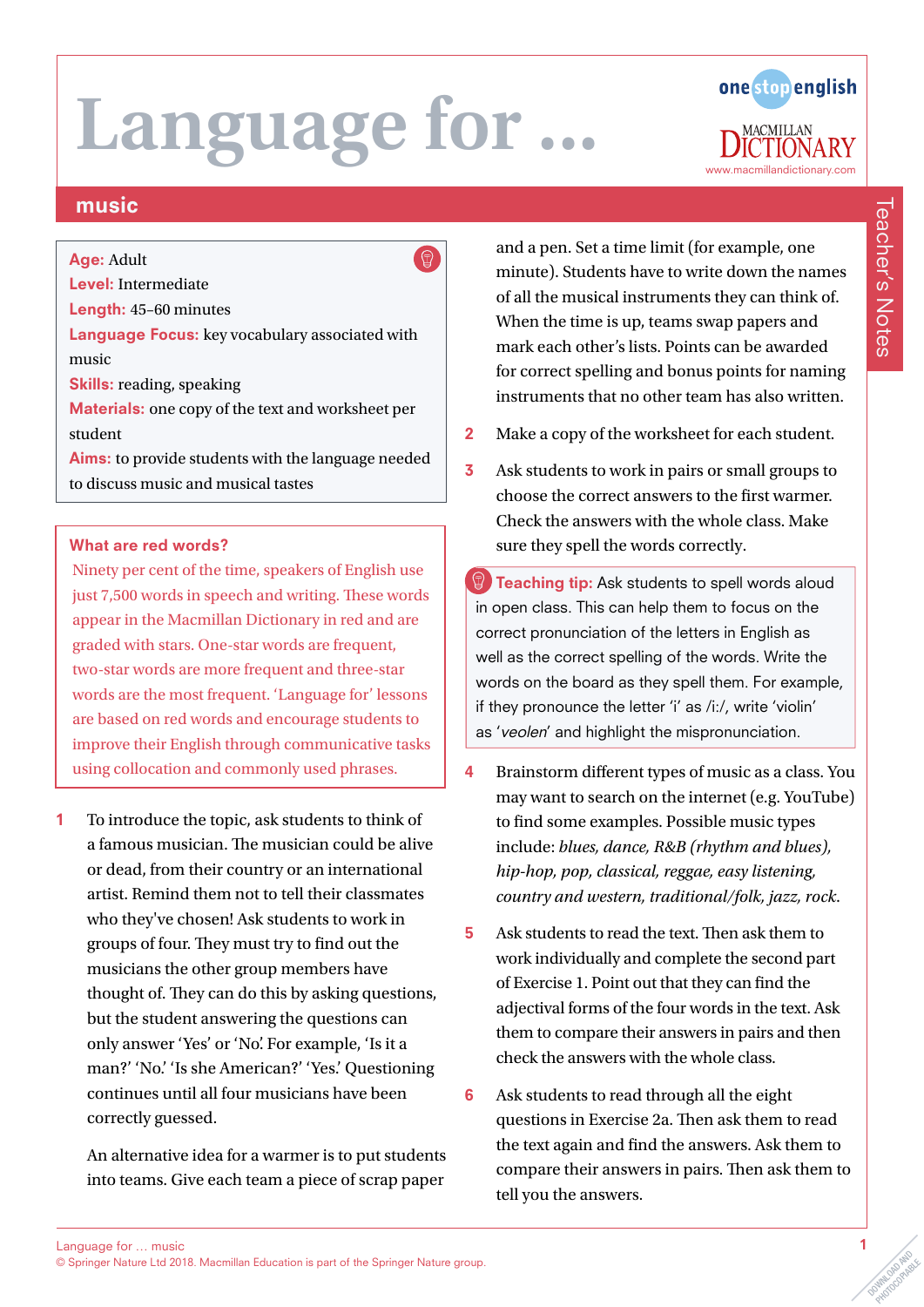### music

- 7 Ask students to work individually to complete Exercise 2b and then compare their answers in pairs. Check their answers as a class.
- 8 Ask students to work in pairs to complete Exercise 2c. Check answers with the whole class.
- 9 Ask students to work individually to answer the questions in Exercise 3. Monitor, and assist students as necessary. Make sure they understand that they should write notes (key vocabulary) rather than full sentences.
- 10 Divide students into pairs for Exercise 4. Ask them to ask and answer the questions, if necessary referring back to the notes they made in Exercise 3. Encourage them to think of one or two additional questions.
- 11 Ask students to work individually to think about their reactions to the statements in Exercise 5. Encourage them to write notes as necessary. Then ask them to work in pairs or small groups to discuss the five statements. Ask each pair or group to report back to the class. Make sure they give reasons and don't simply say 'We agree' or 'We disagree'.

### KEY:

- 1a. 1. keyboard
	- 2. saxophone 3. electric guitar
	- 4. mandolin
	- 5. violin
- 2b. 1. traditional
	- 2. musical
	- 3. experimental
	- 4. memorable
- 2a. 1. She was 13.
	- 2. The guitar, the banjo and the mandolin.
	- 3. When she was 17.
	- 4. Eclectic.
	- 5. Blues.
	- 6. Reggae.
	- 7. Modern (experimental) jazz.
	- 8. In small venues.
- 2b. 1. stringed
	- 2. acoustic
	- 3. tastes
	- 4. traditional
	- 5. catchy
	- 6. band
	- 7. into
	- 8. take
- 2c. 1. e
	- 2. h
	- 3. d
	- 4. a 5. g
	- 6. c
	- 7. f
	- 8. b
- 3. students' own answers
- 4. students' own answers
- 5. students' own answers

OOMNLOAD AND PHOTOCOPIABLE

# one stop english www.macmillandictionary.com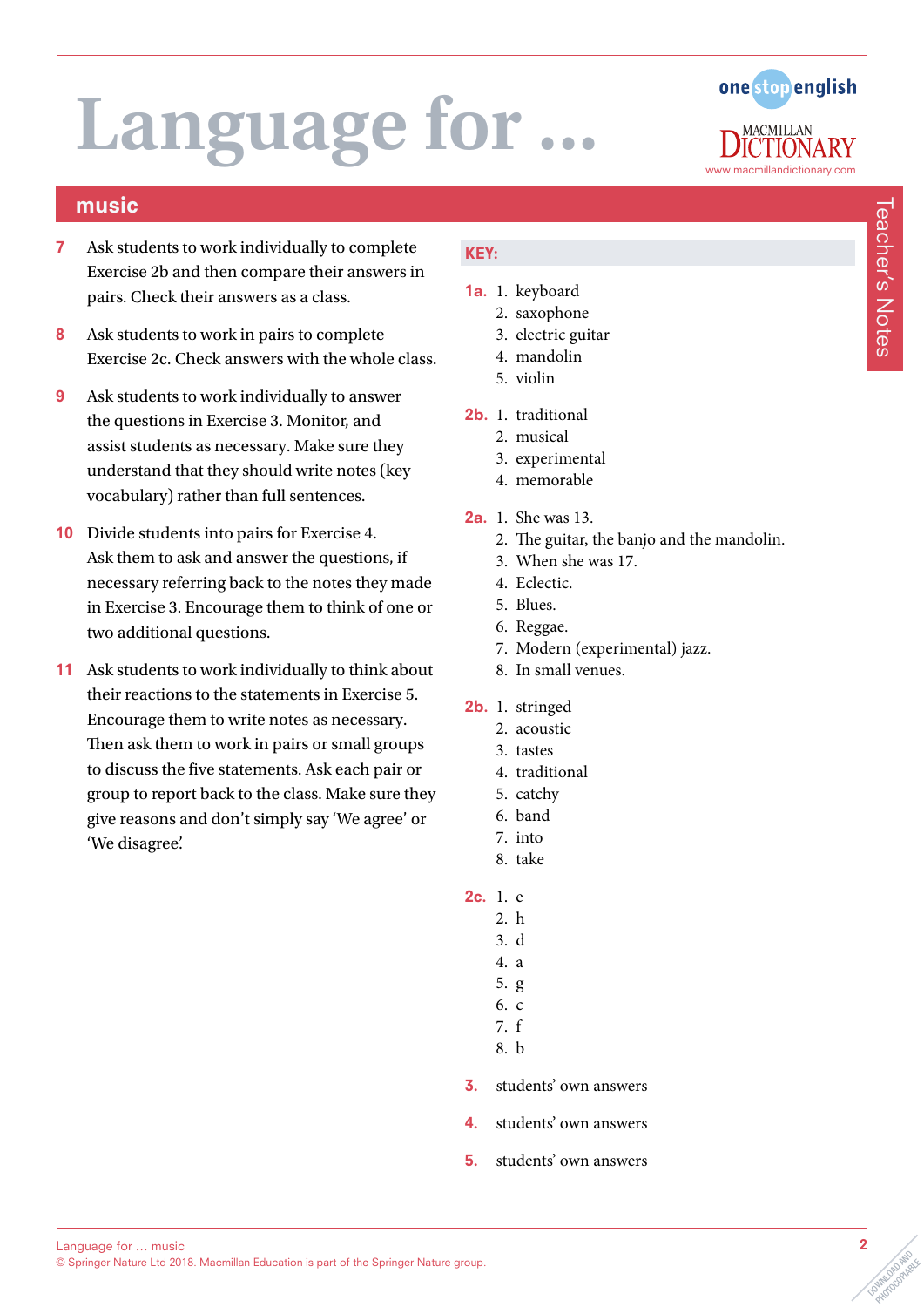one stop english **MACMILLAN** RY www.macmillandictionary.com

# music

#### **1 Warmer**











#### a. **Rearrange the letters to make musical instruments.**

- 1. bdyekoar
- 2. psxaooehn
- 3. ectricel tragiu
- 4. lodinman
- 5. oilvin

#### b. **Write the adjective forms of each of the nouns below.**

- 1. tradition
- 2. music
- 3. experiment
- 4. memory

# **An extract from an interview with a musician**



*You're best known as a vocalist, but do you also play an instrument?*

Yes. In fact I can play several instruments.

*Really? Which ones?*

Well. I play the guitar, of course, but I can also play other stringed instruments like the banjo and the mandolin.

*Continued*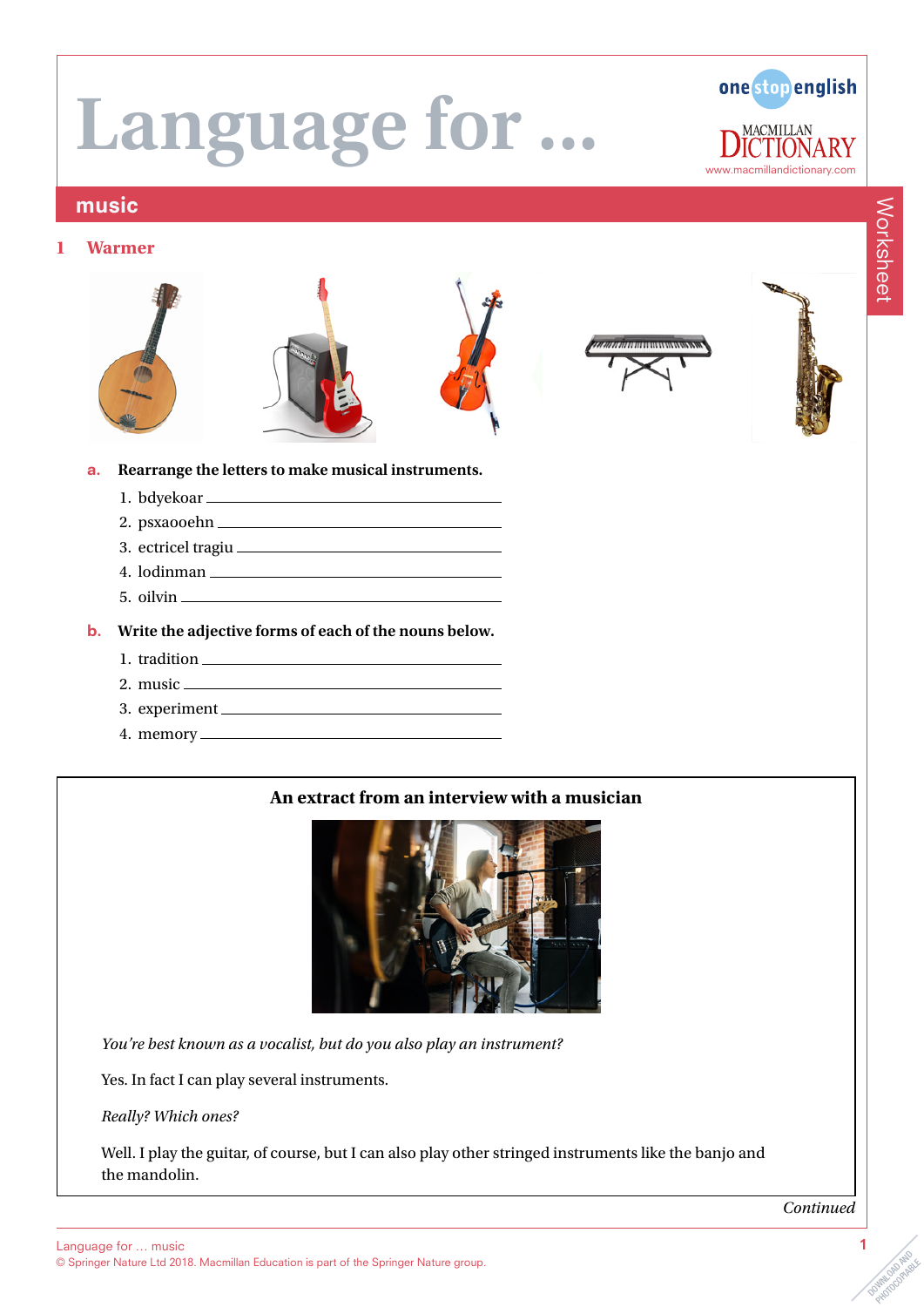

### music

#### *How old were you when you learnt to play the guitar?*

My parents gave me an acoustic guitar as a birthday present when I was thirteen, so I took it up soon after. I learnt some basic chords and then, when I was about seventeen, I bought my first electric guitar.

#### *Is the guitar your favourite instrument?*

I don't think I have a favourite instrument. I like all kinds of instruments for different reasons. I like the piano, for example, and, obviously, the keyboard. I love the sound of the saxophone. That's an instrument I'd really like to take up one day.

#### *You sing in a rock band, but how would you describe your musical tastes?*

I think my musical tastes are quite eclectic. I like many different kinds of music for many different reasons. I'm very keen on classical music, for example, especially composers like Mahler and Bruckner.

#### *How about jazz?*

I like traditional jazz, but I have to admit I'm not so keen on some of the more modern, experimental jazz you sometimes hear these days.

#### *What about other musical genres?*

I love rock music, of course. I sing in a rock band, after all. And as a rock singer I love the blues because so much rock music is influenced by blues. I also like some traditional English and Irish folk music. Some of the tunes are brilliant and the lyrics often tell stories. I like reggae too. The rhythms of reggae music are really catchy so they are easy to remember.

#### *Are there any musical genres you're not into?*

It's difficult to think of a genre that I actually dislike but, as I said, I don't listen to modern jazz much so I'm not really into that sort of music.

#### *What makes a good song in your opinion?*

Well, firstly it has to have a catchy tune: a tune that's memorable and that people will instantly recognise. It also needs to be a bit complex and not just based on three or four simple chords. The lyrics of the song should also be interesting and, as I said before, if they can tell a story, that will make the song itself more memorable.

#### *Where do you like to listen to music?*

Everywhere! But I guess my favourite places are the small venues because they are friendlier and the audience can feel in touch with the musicians. Big venues like stadiums and festivals don't have that connection, in my opinion.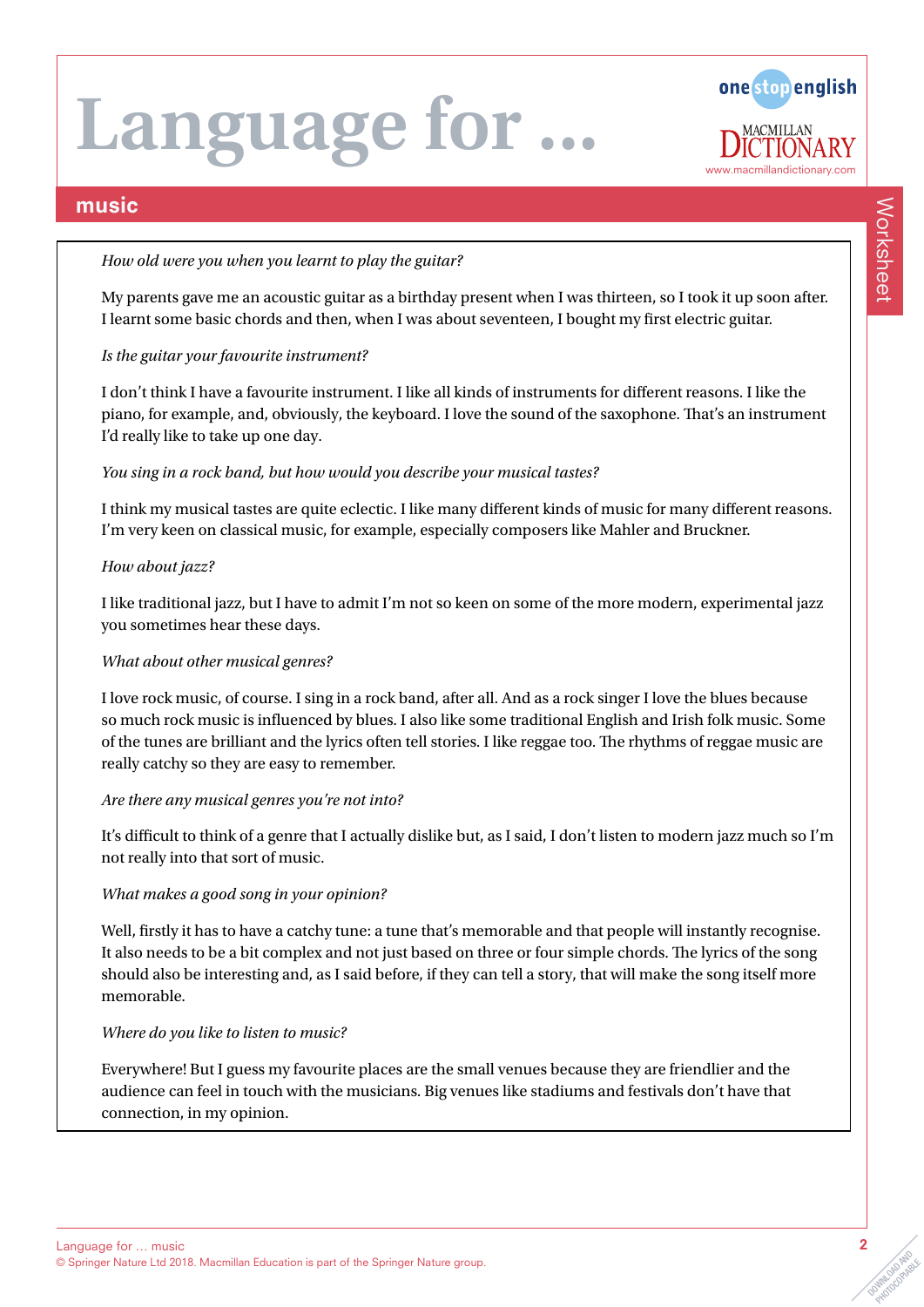

### music

#### **2 Text**

- a. **Read the text and answer the questions.** 
	- 1. How old was the musician when she was given an acoustic guitar as a birthday present?
	- 2. Which three instruments does she say she can play?
	- 3. When did she buy her first electric guitar?
	- 4. Which adjective does she use to describe her musical tastes?
	- 5. According to her, which type of music influences rock music?
	- 6. In her opinion, which type of music has catchy rhythms?
	- 7. Which genre of music is she not so keen on?
	- 8. Where does she like to listen to music?

#### b. **Find words in the text to complete these sentences.**

- 1. The violin and guitar are <u>instruments.</u> instruments.
- 2. An guitar does not use electronic equipment to make its sound louder.
- 3. The singer says she has eclectic musical .
- 4. She likes **English and Irish folk music.**
- 5. A successful song usually has a  $\frac{1}{100}$  and  $\frac{1}{100}$  tune.
- 6. She's a singer in a rock .
- 7. She's not really modern jazz.
- 8. She wants to <u>example a series and the saxophone</u> one day.

#### c. **Match the words from the text (1–8) with definitions (a–h).**

- 1. composer a. consisting of many different types
- 2. genre b. the types of thing you like in art, music or clothes
- 3. keyboard c. the words of a song
- 4. eclectic d. an electronic piano
- 5. chord e. someone who writes music, especially classical music
- 6. lyrics f. a place where an event takes place
- 7. venue g. a particular position of the fingers on the guitar producing a particular sound
- 8. tastes h. a particular style used in music which can be recognised by certain features

Worksheet

Worksheet

© Springer Nature Ltd 2018. Macmillan Education is part of the Springer Nature group.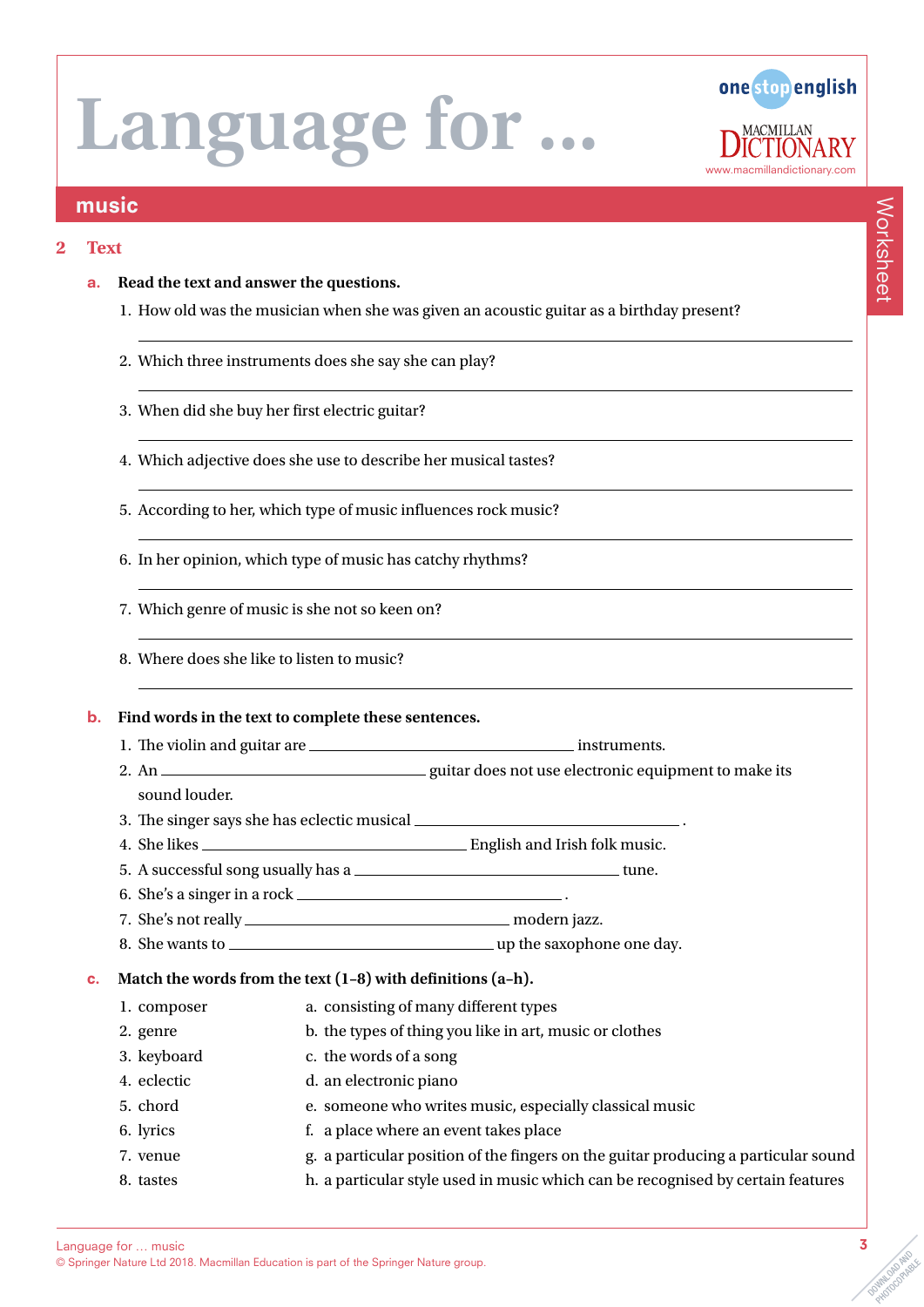

**3 Language in use**



### **Answer the journalist's questions. Make notes.**

- 1. Do you play an instrument? If so, which instrument or instruments can you play?
- 2. Which instrument or instruments would you like to take up?
- 3. What is your favourite musical instrument?
- 4. What are your musical tastes?
- 5. Are there any musical genres you don't like?
- 6. Where do you like to listen to music?

www.macmillandictionary.com

.RY

**MACMILLAN** 

one stop english